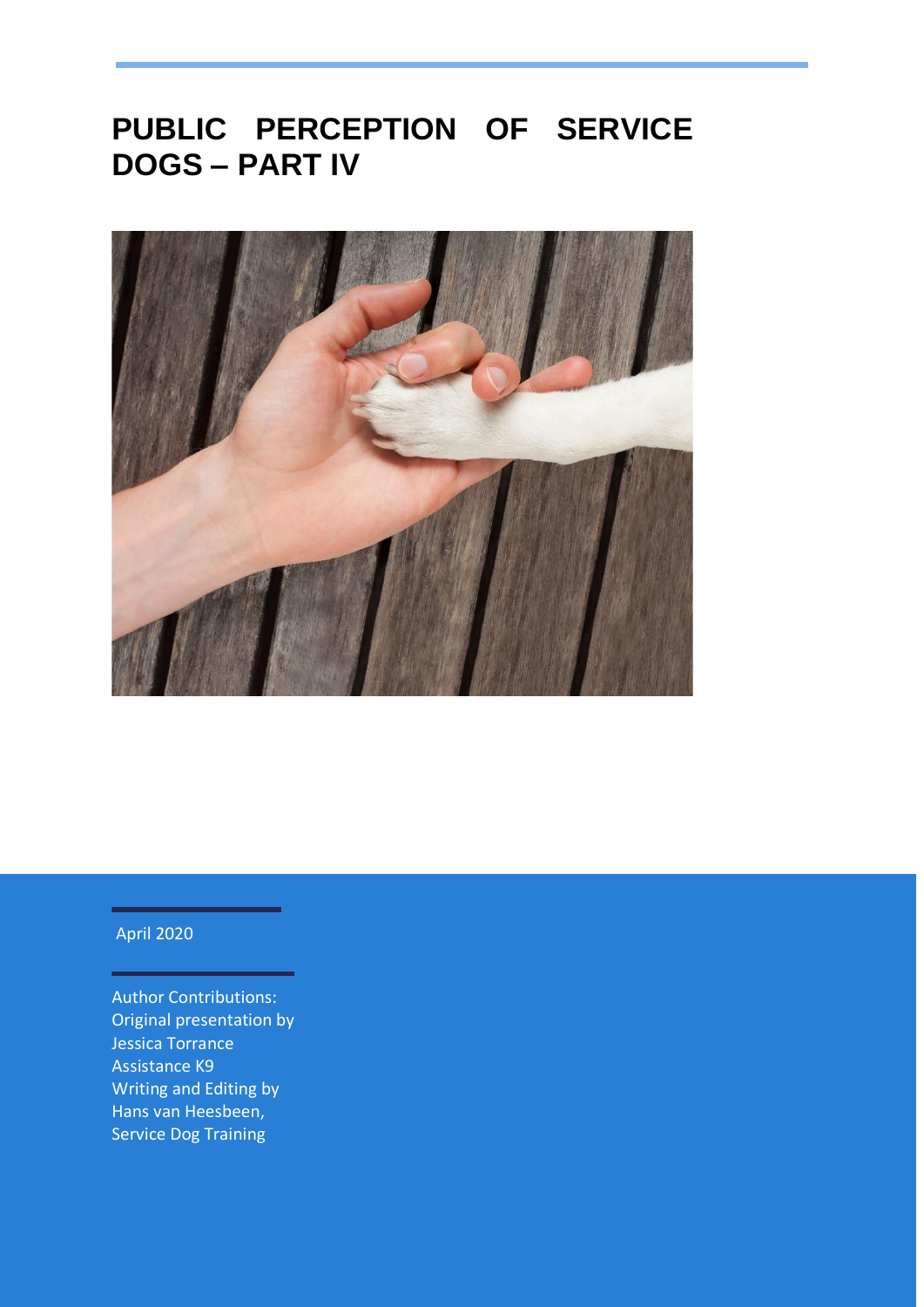#### **TABLE OF CONTENTS PART IV**

| Question 1. What are the experiences of the working public with service dogs and service    |  |
|---------------------------------------------------------------------------------------------|--|
|                                                                                             |  |
|                                                                                             |  |
| Question 3. What is the working public's understanding of accessibility legislation as they |  |
|                                                                                             |  |
|                                                                                             |  |
|                                                                                             |  |
| Question 5 Based on the data obtained, what are the important issues and areas that need    |  |
| RECOMMENDATIONS FOR SOCIAL GROUPS 12                                                        |  |
|                                                                                             |  |
|                                                                                             |  |
|                                                                                             |  |
|                                                                                             |  |
|                                                                                             |  |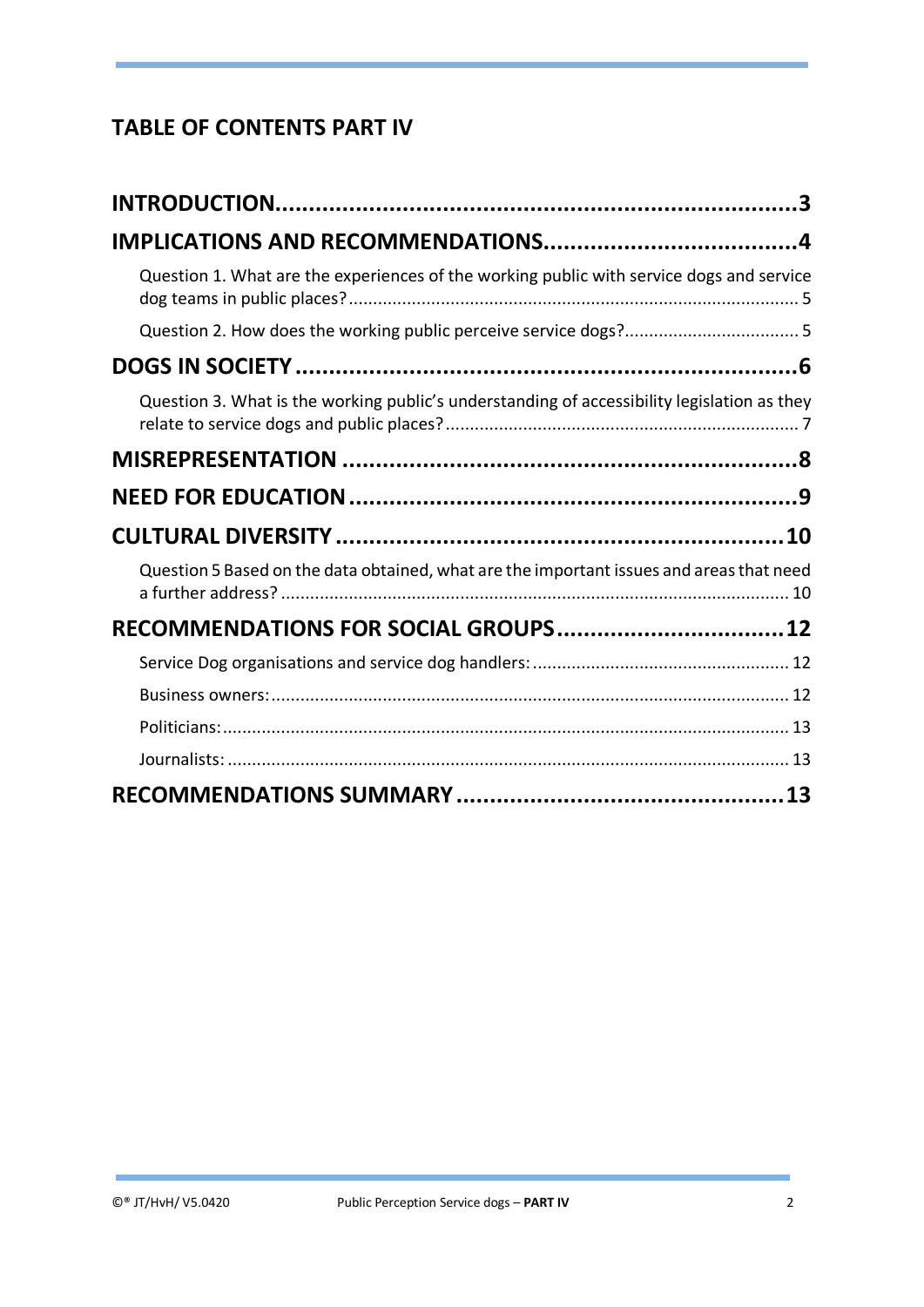#### <span id="page-2-0"></span>INTRODUCTION

Regardless of how a service dog assists a disabled person in their own home, a person needs to keep their service dog directly with them at all times in public spaces. Restaurants, stores, museums, entertainment venues, offices, and other public spaces, all represent places where people come together as a community to experience life. The Disability Discrimination Act 1992 (Herein, will be referred as DDA 1992) governs these public spaces to guarantee equal rights for the disabled in our communities. Service dogs are one component of our complex societies. When working, the dog can be as important as a wheelchair or other assistive technology, hence why the Disability Discrimination Act 1992 (DDA 1992) includes provisions for service dogs. Likewise, business owners, managers, and employees, who work in public spaces, play an important role in community growth and function. People who require service dogs, and members of the working public, all bring value, and diversity to our society.

Since the creation of the DDA 1992, politicians have created laws and guidelines to facilitate the use, and incorporation, of service dogs in our communities. Given the different, and sometimes conflicting laws, as well as the complexity of gatekeeper responsibilities, the room for improvement is apparent.

Gatekeepers are citizens who work as store assistants, security guards, receptionists, and building managers, and who, among their role-related responsibilities, allow or disallow public access for people and their service dogs. Gatekeepers are expected to make on-thespot judgements regarding public access for the service dogs that are accompanying people who have or who claim to have disabilities. For this discussion, the term gatekeeper extends to include anyone responsible for allowing or denying a service dog team access to space.

Bremhorst, Mongillo, Howell, and Marinelli (2018) reviewed assistance dog legislation in the European Union and Australia, and concluded, "we lack comprehensive national laws in many countries," and "even if laws covering assistance dogs exist, implementing these laws into practice is far less straightforward" (p. 129). As Bremhorst et al. (2018) explained, "…the clarification of rights covering qualified assistance dogs when they are accompanying their owners would be helpful" (p.129). Research studies like this one can provide valuable insight, and clarification for moving forward as an inclusive, and united society.

The objectives of this discussion are reflected in the following questions, which will be used to guide the discussion:

- **1. What are the experiences of the public with service dogs and service dog teams in public places?**
- **2. How does the public perceive service dogs?**
- **3. What are the public's understandings of accessibility regulations as they relate to service dogs and public places?**
- **4. What, if any, are the issues the public identify in and around this topic?**
- **5. What are the important issues and areas that need addressing further?**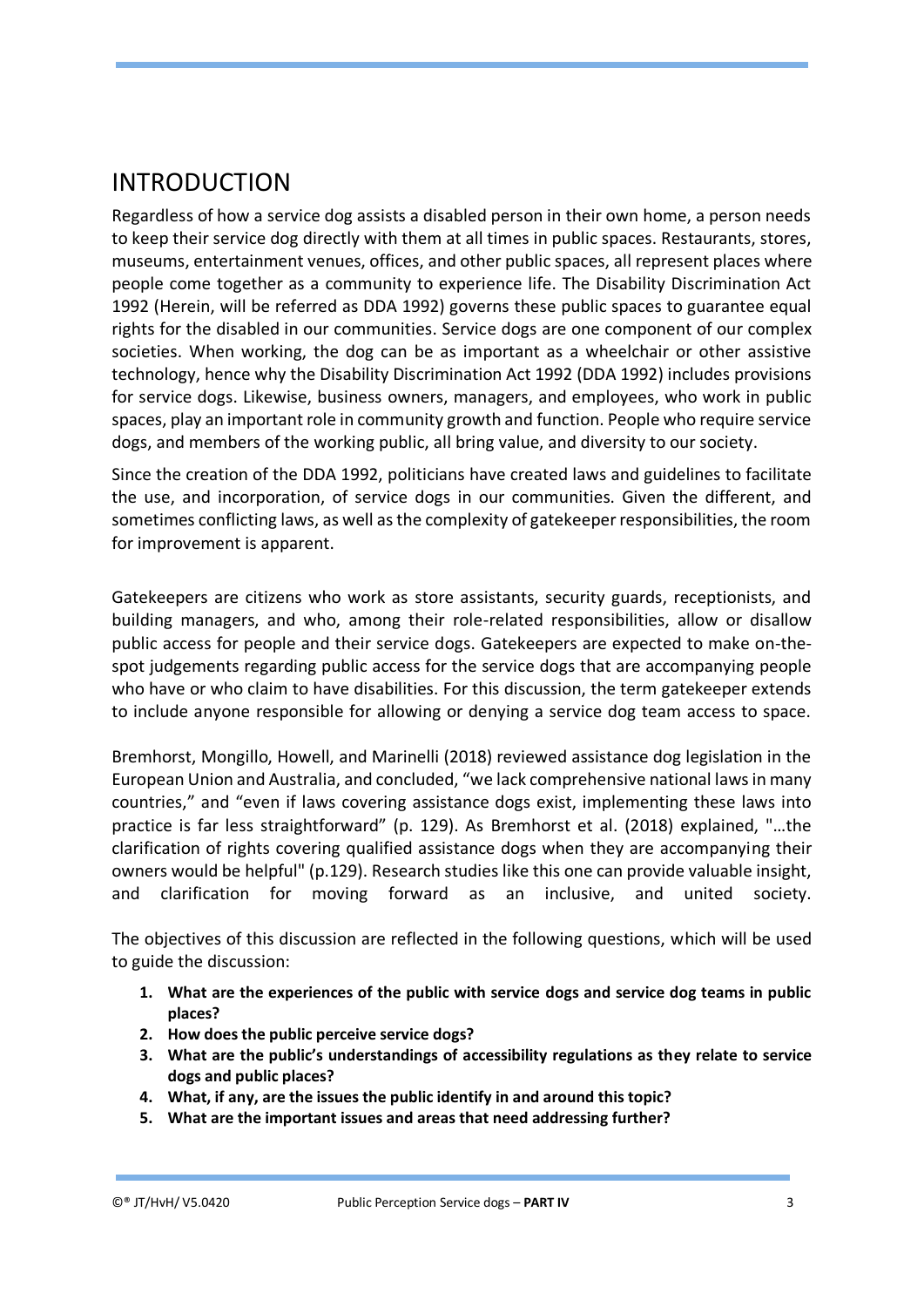Service dogs are afforded access to any public space according to the DDA 1992, and the working public is gatekeepers responsible for allowing or denying a service dog team access (Elliott & Hogle, 2013). Different and conflicting laws have resulted in confusion between federal-to-state, and state-to-state laws. Furthermore, numerous news articles paint a picture of social frustrations ensuing from pet dogs being misrepresented as service dogs (Elliott & Hogle, 2013; Huss, 2010; Stateline, 2017). The 44 Public Access-Challenge Report Form (C. Betancourt, personal communication, March 22, 2018) provided data on accessibility issues as perceived by service dog teams, and Schoenfeld-Tacher et al.'s (2017) work provided data on the public's perceptions of service dogs. Schoenfeld-Tacher et al. (2017) results showed misunderstandings of the public regarding service dogs, and lack of knowledge on the existing legislation. Additionally, Schoenfeld-Tacher et al. (2017) population did not perceive misrepresentation as an issue, and the researchers posed the question is a misrepresentation of service dogs in news a case of, "bad news sells" created by the media.

These identified concerns directly impact the service dog teams, the working public, and our society as a whole. Laws have been created, changed, and continue to pass, but to move forward as a unified society respecting the work of service dogs; and to create informed legislation protecting the rights of service dog teams, and facilitating their entrance into public spaces and public transport, we need to understand the public's perceptions of the phenomena. This research study was designed to understand the working public's experiences of service dogs and how those experiences shaped their perceptions.

Different from Schoenfeld-Tacher et al. (2017), this study focused solely on the public's perceptions of service dogs and did not exclude participants who had a service dog. Additionally, unlike any of the existing literature, this research study focused on the perceptions of the working public in our communities. The goal of this research was to contribute to the existing and growing literature on the public's perceptions of service dogs.

One benefit of developing deep understandings of the experiences from the public's perspective is so that as a society we can work to create legislation and cultural change that not only protects the rights of the disabled, but also those of the public. Additionally, insights into how the public feels and thinks about service dogs in public places and on public transport can aid in the development of informed training programs for service dog organizations, trainers and service dog teams.

### <span id="page-3-0"></span>IMPLICATIONS AND RECOMMENDATIONS

The overall respect for dog training represented in this subtheme supports the previously established respect for the work of assistance dogs. In all these examples, the co-researchers had personally witnessed a service dog, or service dog in training, which resulted in respect for the training process and works the dog has done. Therefore, there is value in educating the public about the processes involved in dog training, specifically assistance dog training. These results support the value in the existence of the service dog training programs discussed in the literature review on college and university campuses in Indiana, Kentucky,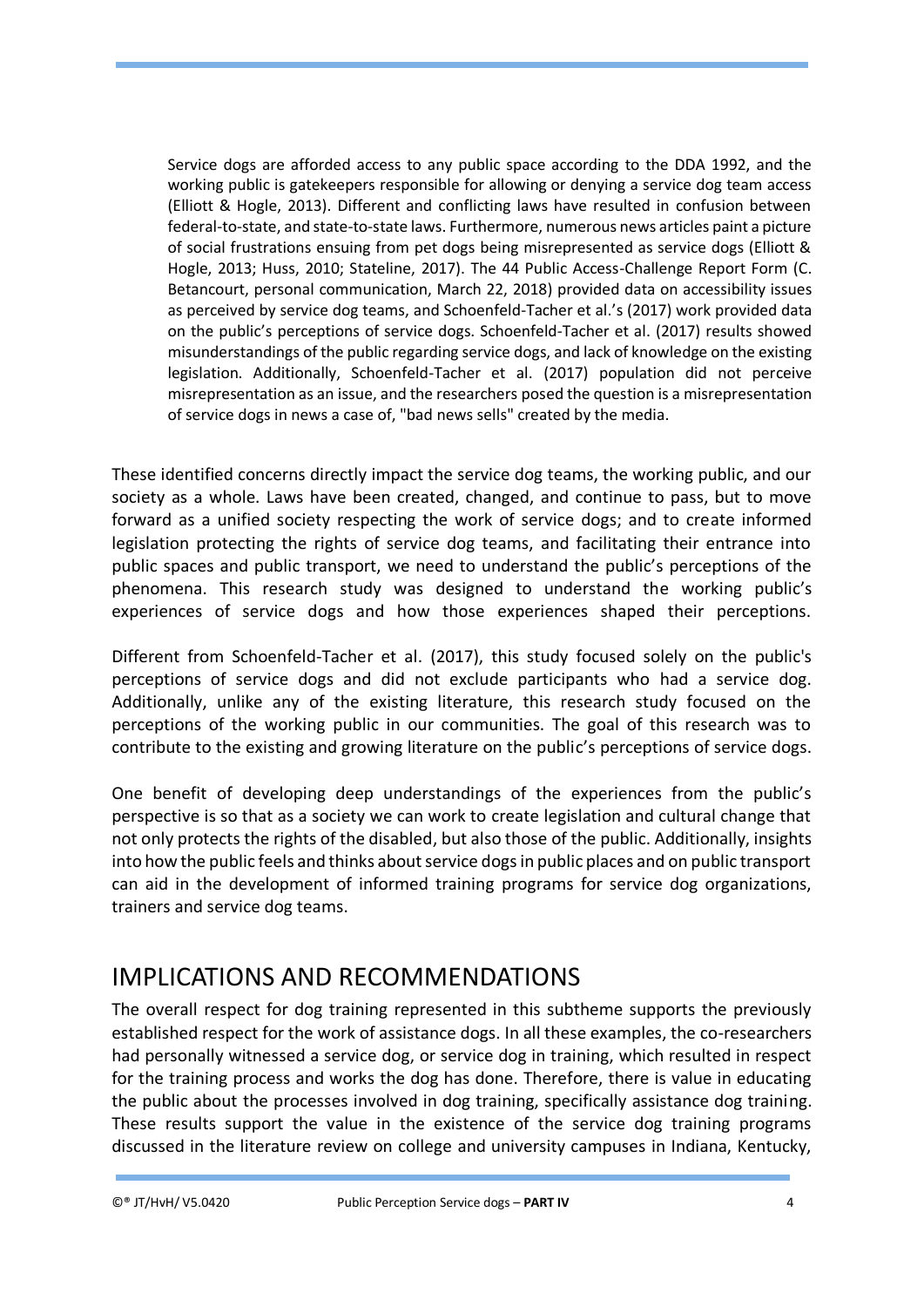Ohio, Pennsylvania, and West Virginia (4 Paws for Ability University Program, n.d.; Humanimal Bond, n.d.; Susquehanna Service Dogs, n.d.). Given the fact that colleges and universities do not reach all populations, it should be encouraged for service dog training organizations and trainers to purposefully include members of the working public who may not have the opportunities to learn through existing programs. As represented here, awareness and respect for a dog's behaviour come from knowledge of training.

There is an overwhelming need for consistent education, across all social groups. This call to action for education is in line with the suggestions made in existing literature (Elliot and Hogle, 2013; Huss, 2010; Schoenfeld-Tacher et al., 2017; Schoenfeld-Tacher and Kogan, 2017). Furthermore, while the focus of education can vary depending on the audience, all members of the public need education on appropriate interactions with service animals. Additionally, business owners, managers, gatekeepers, and service dog handlers, need to be educated on each person's rights, and the regulations surrounding accessibility. Organizations can use the suggestions presented here to inspire and inform change within their businesses.

Recommendations for future research are to look into the feasibility, and effectiveness, of different teaching methods, and modes of delivery, as they relate to this topic. Furthermore, since the DDA 1992 provision includes service dogs, research needs to be done to develop educational materials for training, and teaching, business owners, managers, and gatekeepers on service dogs, accessibility, and the process of determining legitimacy, as well as the differences between the types of service dogs.

NB: These two questions will be answered simultaneously:

#### <span id="page-4-0"></span>**Question 1. What are the experiences of the working public with service dogs and service dog teams in public places?**

#### <span id="page-4-1"></span>**Question 2. How does the working public perceive service dogs?**

People have varied experiences with service dogs, and service dog teams in public places, and since their experiences greatly influenced their perceptions, it is valuable to discuss these two questions together. In general, experiences and perceptions go together.

Yet perceptions can be incorrect and based on non-experience, 2nd or 3rd hand info – whereas experiences are personal and factual and can contradict perception or enhance it.

The major findings related to these two questions are regarding misunderstandings, confusion, and lack of knowledge. Members of the working public's experiences with and perceptions of service dogs have both created and been affected by their widespread misunderstandings, confusion, and lack knowledge regarding these dogs. It can be found that many of the working public are confused and misunderstand how to differentiate service dogs from other dogs. Besides, they lack knowledge or have misunderstandings regarding service dog uniforms, and certification or accreditation expectations.

Moreover, they lack knowledge regarding the terminology used for labelling service dogs. It can be found that the working public, misunderstand a dog's breed or size is indicative of their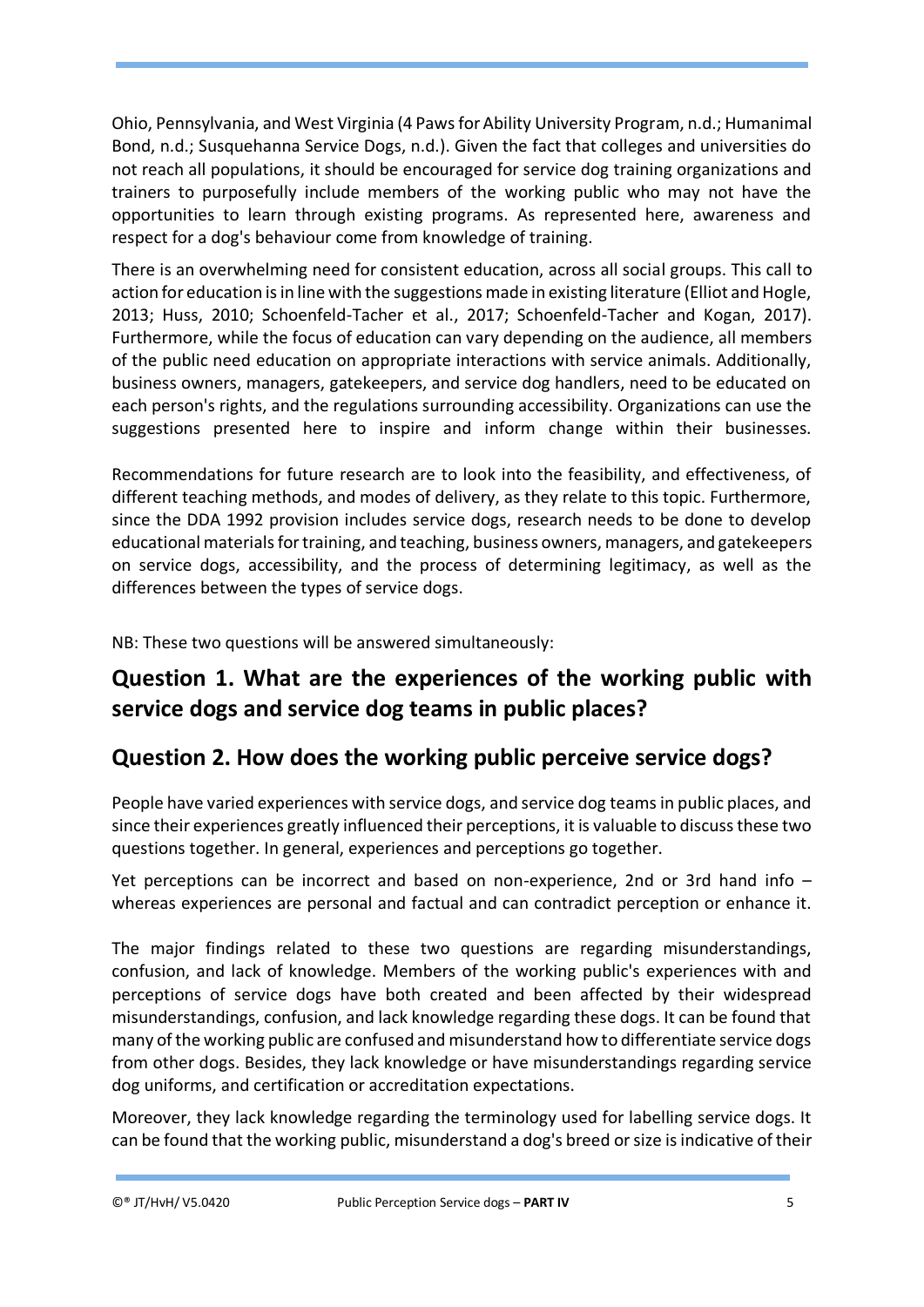legitimacy as a service dog, and that they do not perceive a small dog as a possible legitimate service dog based solely on its size. Furthermore, it can be concluded that members of the public are under the misunderstanding that service dogs only assist people with prevalent disabilities, which shows a lack of knowledge regarding invisible disabilities such as PTSD, ASD or epilepsy. These findings are consistent with the literature and are concerning for multiple reasons.

First, if a gatekeeper has inaccurate perceptions of what a service dog or a service dog team looks like, and a service dog team enters their place of business looking differently than those expectations, the gatekeeper could unintentionally discriminate against someone with a legitimate service dog, which is not only offensive to the disabled person, but also if they deny the person access based on their perceptions, it puts businesses of places of public access in breach of the DDA 1992.

Second, if gatekeepers are unable to differentiate and recognize service dogs from other dogs, they cannot consistently, clearly, and confidently enforce current accessibility regulations. Again, this is concerning because it puts the business in a precarious position of potentially breaching the federal accessibility provisions for service dogs.

Traditionally the service dog training industry has always tried for the public NOT to interact with any known service dogs, like Guide or Hearing dogs. You often hear parents saying to their children 'No, you cannot touch that dog it is working  $-$  it is a guide dog'. Mostly the association is made to think that all service dogs are guide dogs. It may be questionable that not allowing interaction with the public, has put the entire service dog issue on a level that has some mystery about it, yet not something you want to interact with. In addition, it may avoid people having to interact with a disabled person and tread them as normal person. This unfamiliarity creates a tense and pressured interaction between parties – again where mostly the person with the dog and the disability is the one losing out.

# <span id="page-5-0"></span>**DOGS IN SOCIETY**

Another conclusion related to these questions was found in the theme of public experiences with, and perceptions of dogs in society. Exposure to service dog training procedures increased public respect of service dogs and the work the dog performs for their handler. Furthermore, the working public with first-hand experiences with other types of service dogs shows the most clarity in differentiating service dogs from other dogs. Therefore, it can suggest that a person's exposure to dogs in general, training procedures, and other service dogs, can impact their perceptions of, and level of comfort around service dogs, which could, in turn, influence their opinions on service dogs being welcomed into public spaces.

Dog ownership is not one of the qualifying factors for the working public, however, it is interesting to note that many of the public have had a pet dog at one point in their lives, and, even in the event of trauma, it is understood that they all can have at least one positive personal experience with dogs. Realizing this helps but makes one wonder if it would have been different with a public who had never had a pet dog at all, or if the positive experiences with dogs influenced their overall perceptions of service dogs. Certainly, more research needs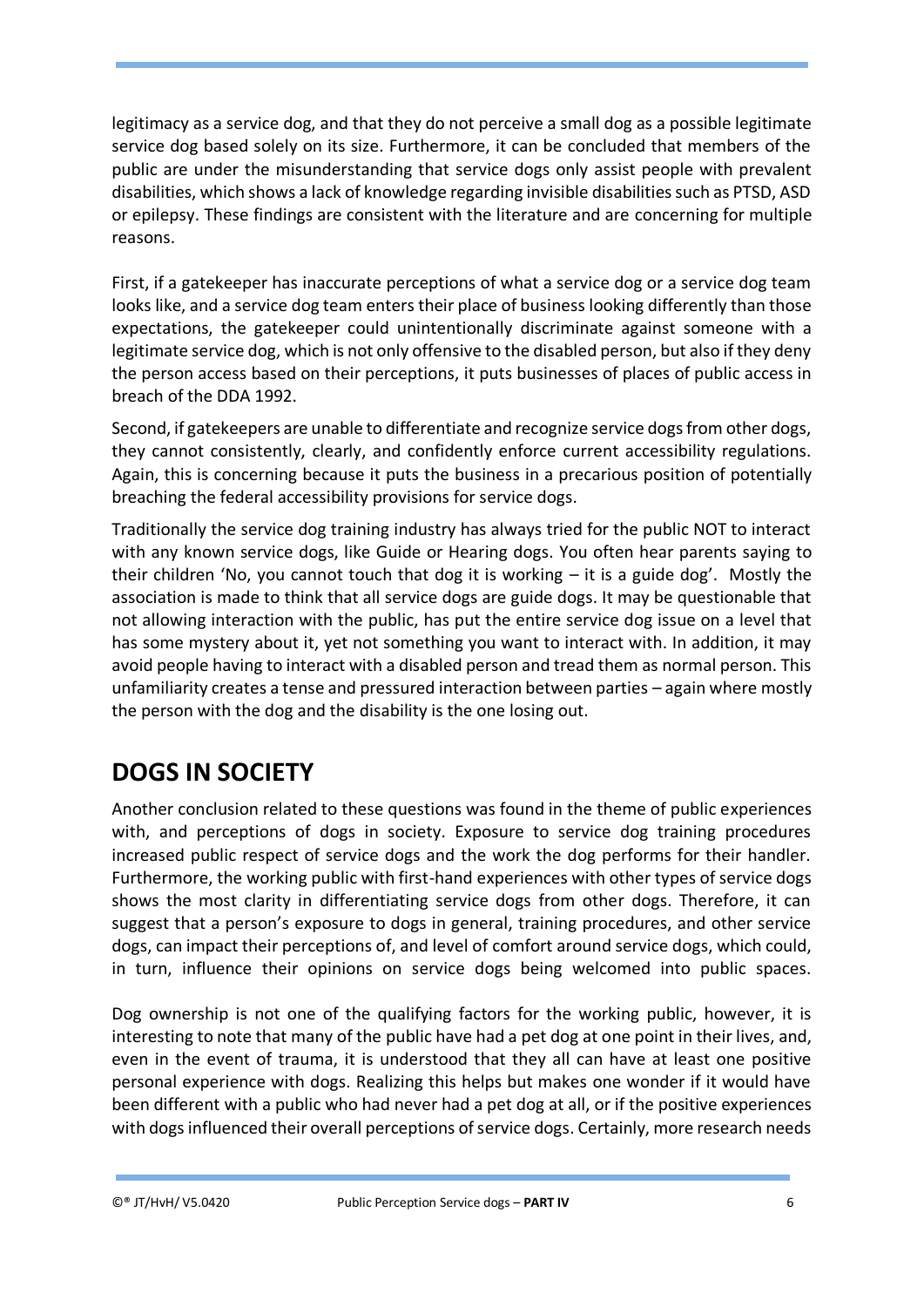to be done to determine the correlation of experiences with dogs in general as it relates to perceptions of service dogs.

People who have had a previous, positive experience with a dog will likely show more respect for working service dogs than people who missed out and/or come from a different cultural or religious environment where the dog is seen as outcast, rather than treasured for the unbelievable skills a quality service dog can bring.

### <span id="page-6-0"></span>**Question 3. What is the working public's understanding of accessibility legislation as they relate to service dogs and public places?**

In general, the working public understands that service dogs\* are afforded public accessibility rights, however, given their confusion with differentiating service dogs from other dogs, they are unable to consistently determine which dogs are service dogs and which were not. Additionally, the majority of the working public have not received training on how to properly navigate a situation when a patron enters with a service dog, and they were unaware of the appropriate questions they could ask to determine if the dog was a service dog.

Organisations like Guide Dogs and Hearing Dogs – who have been around for a long time, and offer a consistent way in presentation, and training and therefore helping the perception of the public that they *can* have public access. This 'perception' may lead to applying a 'sheeplike' mentality and behaviour and allow access, rather than applying and knowing the law and understanding the relevant information.

Furthermore, it can be found that the working public lack knowledge regarding the DDA 1992, and workplace policies and procedures underpinned by the Act and how those differences impact their responsibilities versus what they hear about in the media. These conclusions on the working public's understandings of accessibility regulations\* further illustrate the component of confusion as it relates to the working public understandings of accessibility regulations. While it is encouraging that the working public understands service dogs have accessibility rights, the findings that gatekeepers have not received training, are unaware of the appropriate gatekeeper questions outlined in the DDA 1992 and are unable to determine service dogs from other dogs presents again, a concerning situation. \* It seems that like Guide Dogs, they have been around since WW1, and have been accepted worldwide since the fifties, but gatekeepers have no idea of why and how they got their access.

When a gatekeeper is tasked with the responsibility of determining whether a dog should be allowed on the premises or not, if they have not received training, and they lack knowledge of what they can legally ask to determine accessibility, they could easily ask inappropriate questions and/or discriminate against someone with a disability. In this manner, the answer to this question directly relates to the discussion of the first two questions.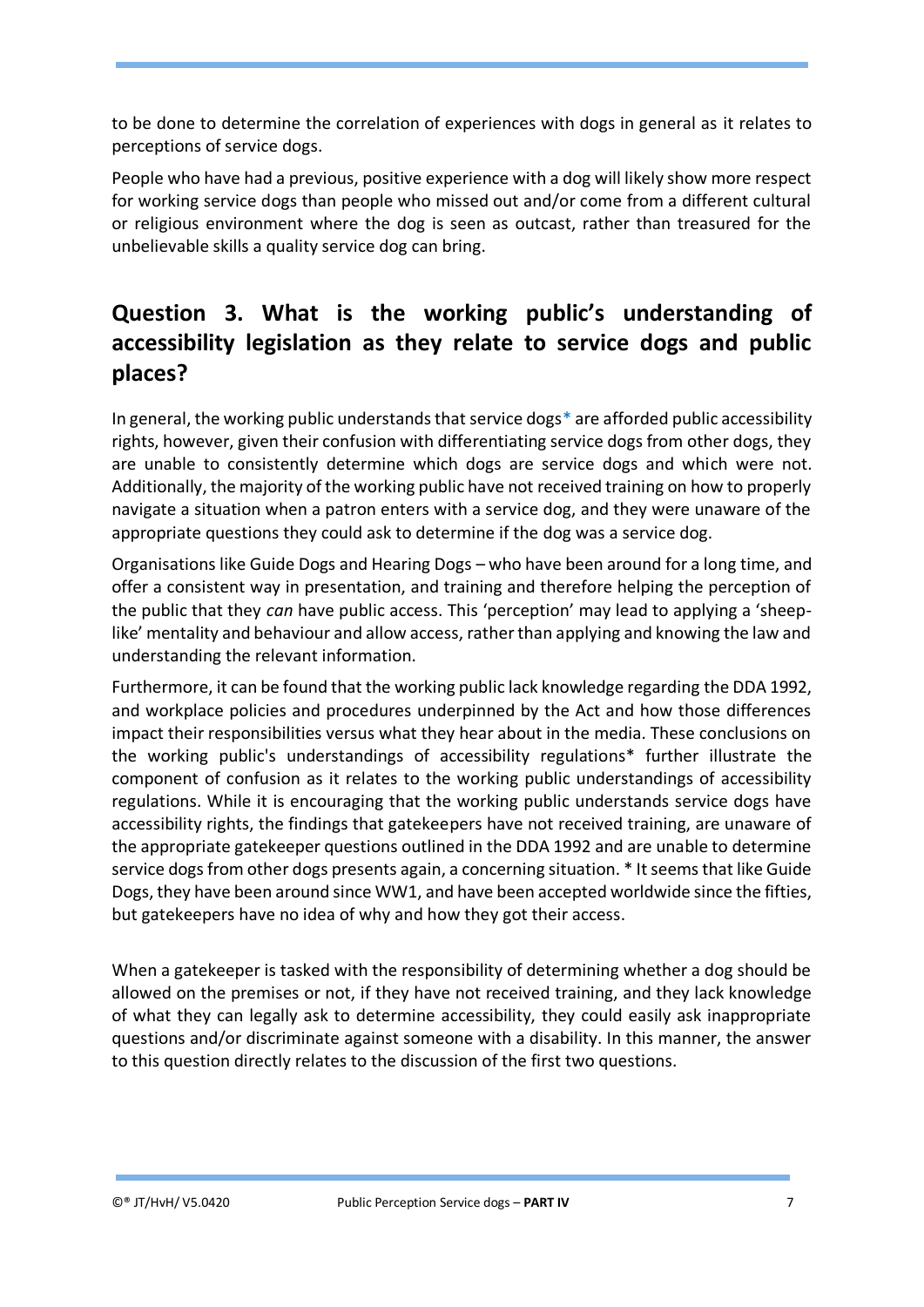#### **Question 4. What, if any, are the issues the working public identify in and around the topic?**

The working public identifies misrepresentation of a service dog, lack of national standardization, and the need for Australia wide education as the main issues in and around this topic.

#### <span id="page-7-0"></span>**MISREPRESENTATION**

Regarding misrepresentation of a service dog, the working public can perceive misrepresentation as an issue that is prevalent and not one over-represented in the news, as is suggested in the literature. Within misrepresentation, they perceived it as negative because of how it could harm legitimate service dogs, as well as negatively impact the reputation of the person doing the misrepresenting. Furthermore, the working public may feel misrepresentation negatively impact business involvement in community events because when they are responsible to act as gatekeepers, a number of people will try to pass their pet dog off as a service dog, which since they are unable to determine which dogs are service dogs and which are not, the gatekeepers are put into uncomfortable situations they do not feel prepared to circumnavigate.

In relation, the overwhelming response from the working public as to why someone would misrepresent their dog as a type of service dog was to obtain access to places the dog is not normally permitted such as public events, retail spaces, school campuses, and airlines. They also identify the desire to obtain housing as motivation for why they perceived someone would misrepresent their dog. The working public may not perceive the misrepresentation as being malicious, rather it is happening because people are not aware of how their actions could impact others. Nonetheless, some of the gatekeepers express strong negative opinions of anyone who misrepresents their dog as a service dog. This perception can further lead to negative impressions and interpretations – and spoil things for any handler/dog team that meets the highest standards required, to be part of and integrate into the community.

The gatekeepers may identify a variety of ways as to how people misrepresented their dog as a service dog, which includes verbal statements, use of uniforms, and documentation, including medical notes. In general, they may say people just lie to obtain the various means with which they are misrepresenting their dog. The availability of service dog paraphernalia for purchase online can be identified as an influencing factor in misrepresentation, as well as an issue that needs regulation. The working public may also identify lack of education on the part of the gatekeeper an issue because they perceived not knowing how to determine which dogs are service dogs and which are not has aided in the successful attempts of misrepresentation for accessibility purposes, reflecting badly on genuinely trained and assessed handler teams. It will become a label forced by perception and bad experience.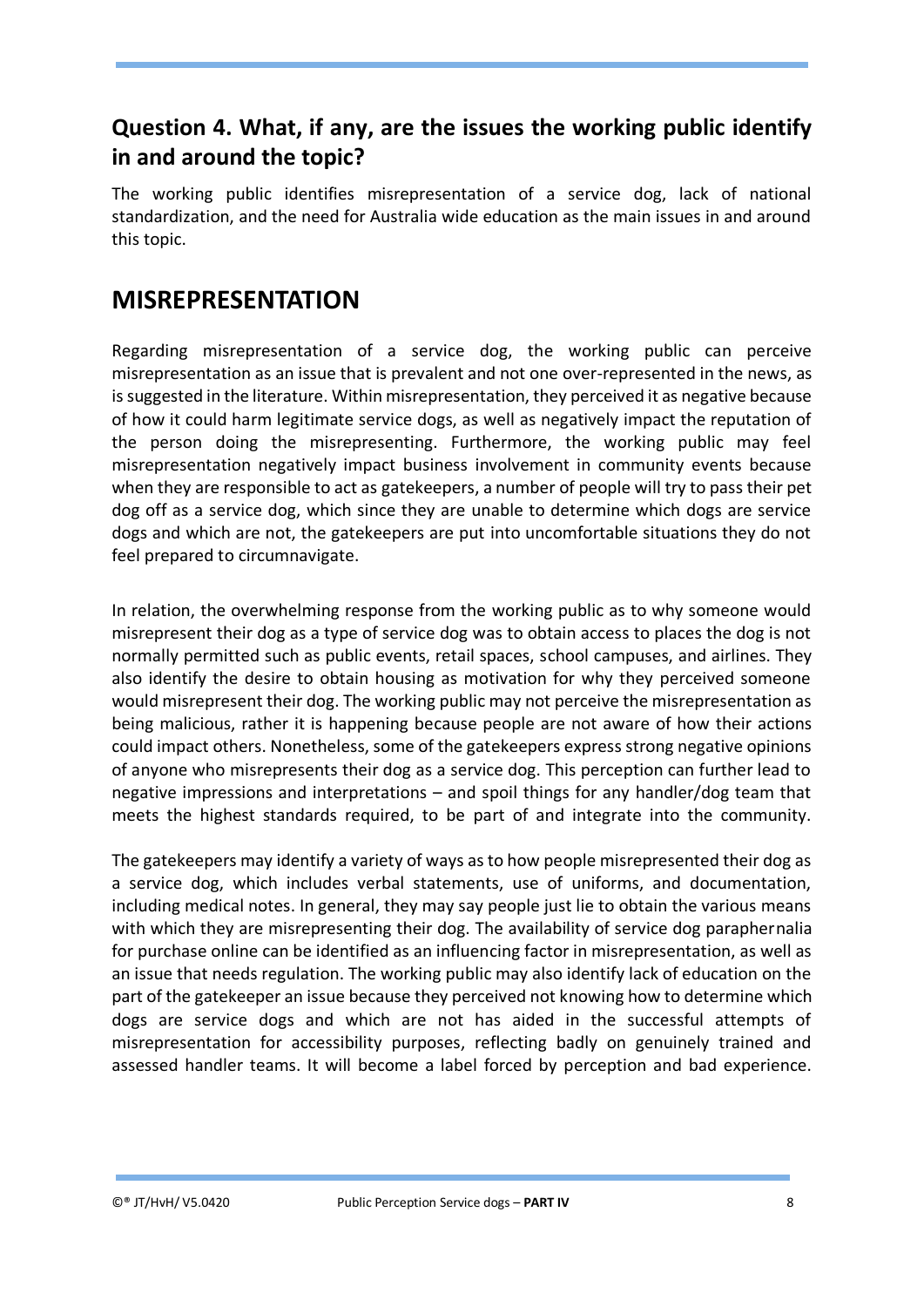### **LACK OF NATIONAL STANDARDISATION**

The lack of a nationally, standardised visual identifier is one component of issues in recognizing service dogs. Conclusions can be made that consistency is preferred in either what the dog would wear (the uniform) or the paperwork the handler carries (proof of certification or registration). As for the item, opinions vary but working public share the desire that it be a visual identifier that does not require additional questioning.

Additionally, the working public value standardisation to minimize the issue of misrepresentation because the uniforms and paperwork would be regulated, and therefore more difficult for someone without a service dog to obtain. Furthermore, some working public has expressed a desire for a universal monitoring system with punishments for those who broke the rules. Despite some pushback of government involvement, some working public feels that the standardized item or process needs to be regulated by a large governing body, like the government, that can enforce penalties.

Overall, they view standardization to help all gatekeepers in their responsibilities of making service dog accessibility decisions based on facts, not perceptions or past experiences.

Standardization will alleviate the embarrassment and stress of interactions because everyone would know the expectations and requirements related to obtaining access to public places with a service dog.

## <span id="page-8-0"></span>**NEED FOR EDUCATION**

Through data collection and analysis, a significant need for education is revealed. Not only is education needed based on gatekeeper's misunderstandings, confusion, and lack of education, but the working public themselves also identify the lack of education as one issue regarding this topic. In describing what it is like for them to gain their knowledge, it was something they learn because they have the desire. Some gatekeepers may recall receiving information from an educational setting, and only some, mostly none of them receive training from their current employer. This shows that when they want to know about service dogs, they had to ask or do the research themselves. The majority of the gatekeepers or working public utilize internet web searches to find their information, which given the expansive amount of opinion-based information available through those searches, it was can be concluded that their information procurement methods could be one of the influencing factors of their misunderstandings.

The working public talks about how different groups of people can benefit from increased education on the different types of service dogs, their roles, and accessibility allowances. Suggestions can be made for various groups, and concerning the aspect of service dogs and gatekeepers, conclusions can be made that gatekeepers need to be educated on the existing legislation and appropriate questions they can ask regarding a service dog's legitimacy when determining accessibility. Related to the discussion of the issue of lack of education, the working public, discuss what they perceive as the best way to communicate this information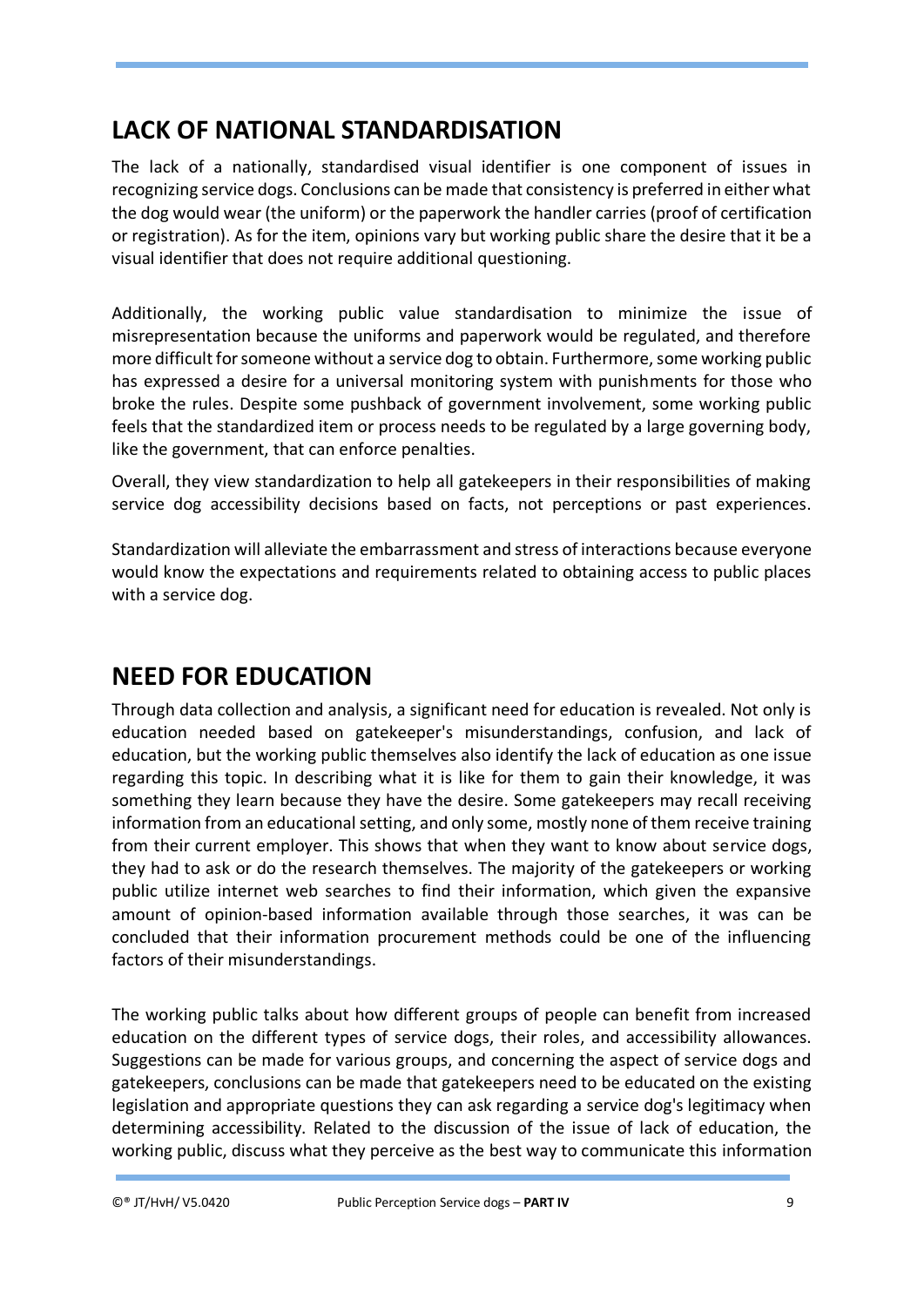with the public. No one outlet is suggested by all the stakeholders, however, the most popular suggestions were through social media and person-to-person interactions.

When a National Service Dog Act (**NSDA)** is created, this could lead to a national education programme, catering for all stakeholders, including communities with different cultural, social or religious perceptions about service dogs.

## <span id="page-9-0"></span>**CULTURAL DIVERSITY**

Australia is a country with a huge cultural diversity – and whilst understanding for this is must and part of our acceptance – there must be understanding that Service Dogs are part of assistive technology used to help people with disabilities.

Whilst cultural diversity can show fear for dogs, have strong religious beliefs in which there is no room for dogs – accommodation needs to be made to cater for Service Dogs, highly trained and avoiding initiating contact/interaction with strangers whilst they are working. Risk reduction and minimization of contact should reduce any negative, cultural or religious hesitation or feelings about SD's. With a national educational campaign addressing these issues in their language and addressing their concerns, the new NSDA should great assist in reducing issues.

The examples of the Workcover national approach, in multiple languages, with tailored pamphlets, internet, and print comes to mind to offer targeted, factual, tailored resolve for this issue.

#### <span id="page-9-1"></span>**Question 5 Based on the data obtained, what are the important issues and areas that need a further address?**

Given the lack of literature and research on people's perceptions of service dogs, this is not surprising. Included below are recommendations for different groups in society. Here is a compiled list of recommendations for further inquiry:

- 1. Conduct a research study that asks service dog handlers what main tasks/work their service dog performs related to their disability. Results from such a large collection of data could be used to help create awareness and educate people on the various ways in which service dogs of different breeds mitigate disabilities.
- 2. Additional research is needed on the public's perceptions of service dogs, including;
	- a. Further research into the perceptions of the differences between the types of service dogs;
	- b. Research from a large population and sample;
	- c. An inspection into the perceptions of different demographic groups;
	- d. An inspection into the perceptions of how service dog is received in areas governed by DDA 1992 and airline policy (CASA);
	- e. Inquiry into how those perceptions were created;
	- f. Identification of what needs to change to provide clarity and increased awareness of service dogs;
	- g. Inquiry into how experiences with dogs in general influences perceptions of service dogs;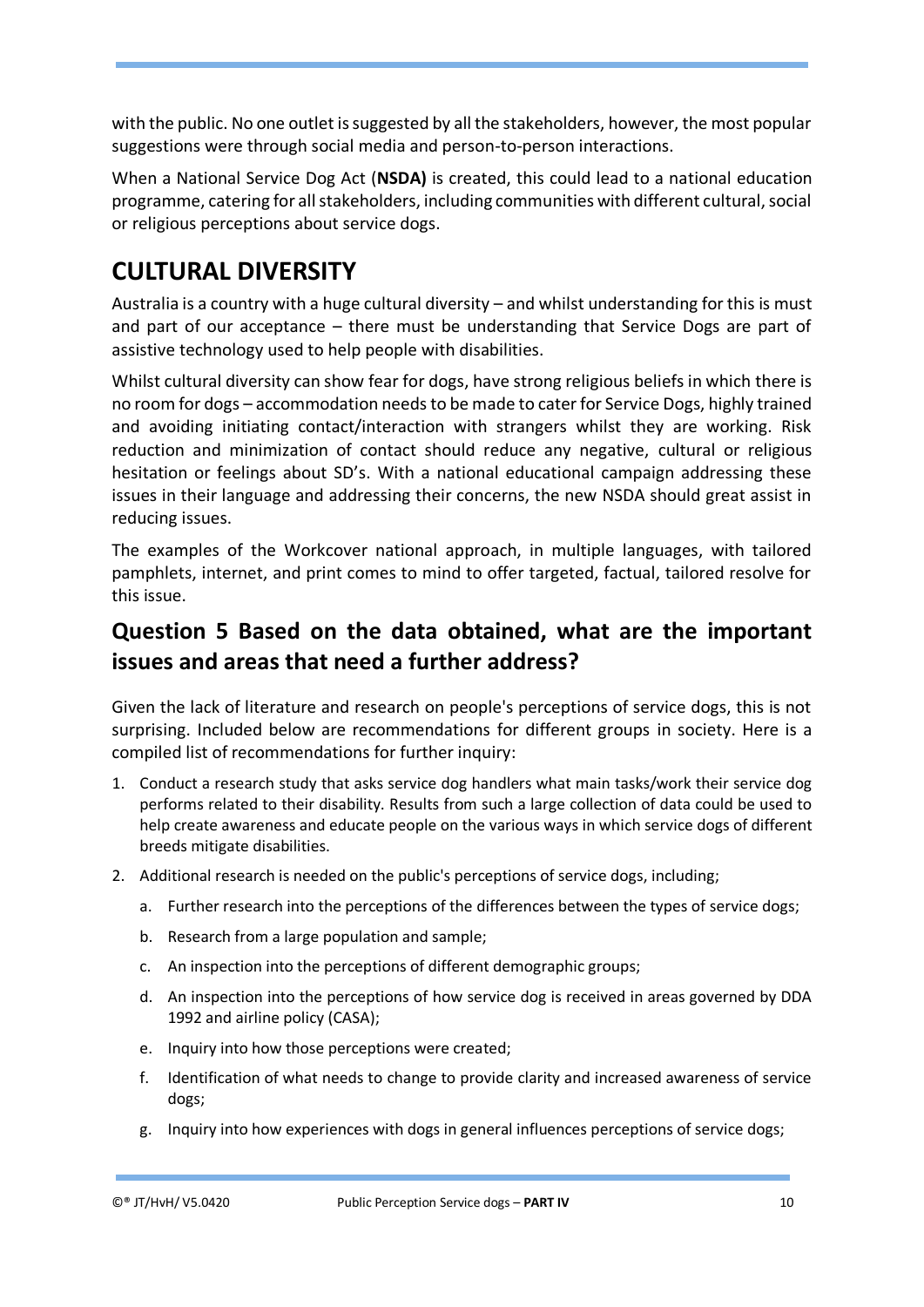- h. Inquire into how exposure to other types of service dogs' influences perceptions of service dogs.
- i. Additional research needs to be done on the role service dogs for psychiatric, psychosocial and emotional disorders and how they need better recognition as disabilities:
- j. NB: it is customary to accept a disability as genuine, when identified by a medical practitioner issuing a disability certificate identifying a Service Dog will be an assistive tool in reducing or eliminating the disability listed for the person concerned.

We recognize four corner stones for a genuine Service Dog:

- 1. Current and original Medical Certificate signed by a specialist medical
- 2. SD's need a single handler for the team to benefit from training
- 3. SD training by an Accredited professional leading to passing a NPAT
- **4.** SD needs to learn at least three (3) tasks to help alleviate disability
- $\triangleright$  There is existing literature on this topic that also states more research needs to be done; the findings of this research study support their statements.
- $\triangleright$  A component of this query is the perception of service dogs for these disabilities.
- 3. Research in a standardised, certified and hacker-proof National ID card system, which goes hand in hand with the above holistic approach of integration of SD's. The ID card will be linked to a NPAT system to ensure standards are met and maintained. This offers relevance, fairness, and genuine risk management reducing resistance perceived from culturally sensitive parts of the population.
- 4. Additional research needs to be done analyzing the existing legislation regarding assistance animals, determining which laws are conflicting and which further restrict those of the Disability Discrimination Act 1992 – DDA92
- 5. Analyze the existing uniforms being used for service dogs to develop a holistic understanding of what is being used including:
	- a. The purpose of the uniform;
	- b. Why the handler decided to use a particular uniform;
	- c. How the handler decided on a particular uniform;
	- d. Service dog training organization influence on the uniform choice;
	- e. Why organizations use particular uniforms;
	- f. The public's perceptions of particular uniforms.
- 6. Collect data on the existing service dog certification processes, including the organization/ business behind the company and what is required of the service dog handler.
- 7. Conduct a study to identify if there has been an increase in the number of service dogs seen in public places. Results from such research could be used to communicate with business owners the need for educating their employees on the company's policies and how to adhere to the DDA 1992 regulations.
- 8. Conduct a study analyzing the proliferation of the representation of dogs in the media, including television shows, commercials, and advertisements.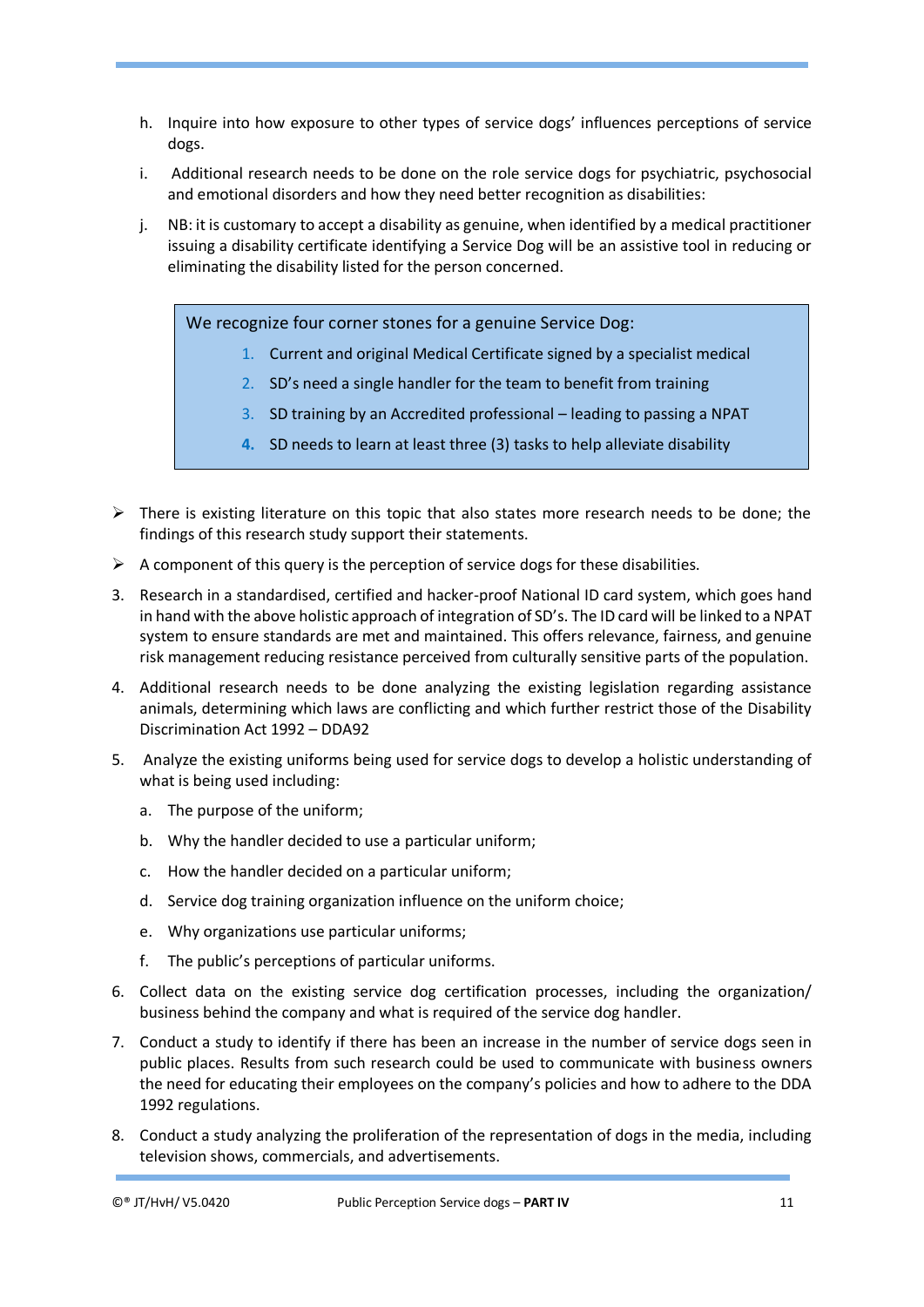- 9. Additional research needs to be done on the complex topic of misrepresentation, including
	- a. Conduct a study analyzing the media's presentation of misrepresentation of service dogs.
	- b. Inquire if the misrepresentation is a widespread issue or centralized to demographic regions;
	- c. Collect data on existing arrests or fines with misrepresentation of service dogs.
- 10. Conduct an inquiry into the costs related to obtaining the different types of service dogs. A review of both legally required and non-required, but necessary items, needs to be included. The results from those studies can be used to help educate organizations, and people, looking for service dogs on the financial aspect of the treatment.
- 11. Analyze the feasibility, and effectiveness, of different teaching methods, and modes of delivery, as they relate to this topic.
- 12. Using research, develop educational materials for training, and teaching, business owners, managers, and gatekeepers on service dogs, accessibility, and the process of determining legitimacy, as well as the differences between service dogs.

### <span id="page-11-0"></span>RECOMMENDATIONS FOR SOCIAL GROUPS

The following is a list of recommendations for different social groups in our communities:

#### <span id="page-11-1"></span>**Service Dog organisations and service dog handlers:**

- 1. Openly share your knowledge and experiences with how service dogs help mitigate disabilities.
	- a. Share how service dogs mitigate a variety of disabilities, including invisible disabilities;
	- b. Share the various ways in which service dogs of various breeds and size mitigate disabilities;
	- c. Mark service dogs in-training so that when members of the public observe those dogs in the learning process, they will not see "mistakes" a dog in-training might make, and project those behaviours onto service dogs.
- 2. Continue incorporating different members of our communities into the service dog training process to increase awareness and respect of service dogs.
- 3. Adopt a standardized taxonomy. We need to ensure that any 'blocked learning' approach only applies to social groups and NOT training individual handler teams, which would be unrealistic
- 4. Working with politicians, create a nationally recognized standardized service dog uniform, ID card system, accreditation and registration process.

#### <span id="page-11-2"></span>**Business owners:**

- 1. Establish and incorporate an educational program to help gatekeepers and/or other individuals understand their role and responsibilities regarding service dogs and accessibility in your place of business;
- 2. Implement the use of on-site signage educating gatekeepers on questions they can ask according to the DDA 1992 regarding service dogs and determining accessibility.